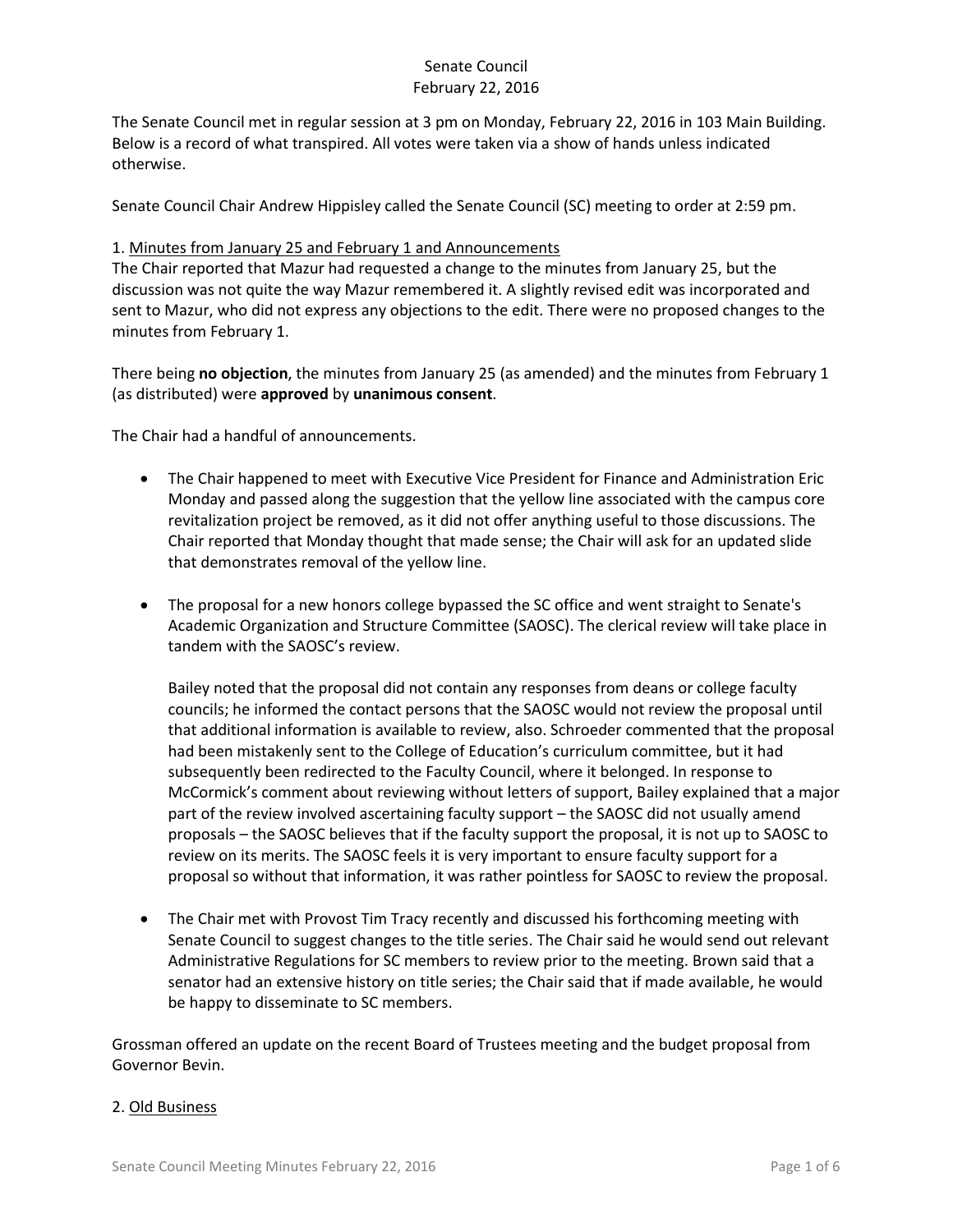## a. Standard of Evidence in Academic Offenses - Proposed Changes to Senate Rules 6.4 ("Academic Offenses and Procedures")

The Chair noted that the agenda item was postponed so that students could be present for a vote. Given that no students were currently present, the Chair suggested moving to the next agenda item. There were no objections from SC members.

## 3. SC Participation in Sustainability Efforts - Lee Meyer, Co-Chair, President's Sustainability Advisory Committee

Guests Lee Meyer (AG/Agricultural Economics, co-chair President's Sustainability Advisory Committee), Ernie Yanarella (AS/Political Science, member, President's Sustainability Advisory Committee) and Shane Tedder (Sustainability Coordinator) spoke with SC members about how to jump-start an initiative to increase the sustainability-related coursework available to UK students. Meyer explained that it would be helpful to have a faculty leadership committee that can evaluate barriers to submitting those types of proposals as well as identify resources for increasing sustainability coursework. SC members and guests discussed the various options available for moving forward.

After discussion wound down, Wood **moved** that the SC charge the Senate's Academic Planning and Priorities Committee (SAPPC) identify three faculty senators to serve on a faculty advisory committee on sustainability, which will then be charged with recommending to SC on matters of curricular and research initiatives related to sustainability. Blonder **seconded**.

Brown asked for clarification regarding the purpose of the faculty advisory committee on sustainability. Meyer replied that there are curricular gaps that the advisory committee could identify, as well as offer opinions on whether or not UK has sufficient sustainability programming activities for students, identify possibilities for new certificate or degree offerings, and identify the resources necessary for faculty to successfully implement sustainability into class curriculums. Schroeder commented that she attempted to team-teach a sustainability –based course with faculty from the Colleges of Engineering, Education, Design, and Business and Economics, but there was not any support from UK to structurally co-teach or teach in a multidisciplinary fashion – she thought the advisory committee could address those sorts of concerns, too.

After additional discussion, the Chair clarified that the Senate's role will be to have SAPPC solicit and provide three Senate nominees for the faculty advisory committee on sustainability; those faculty senators will operationalize the Senate's participation. Yanarella commented that creating a faculty advisory committee on sustainability, de novo, from SAPPC nominees and from nominees supplied by the President's Sustainability Advisory Committee could be premature, given that planning activities had yet to take place.

There being no further discussion, a **vote** was taken and the motion **passed** with four in favor, two opposed, and one abstaining.

# 4. Committee Reports

a. Senate's Admissions and Academic Standards Committee (SAASC) - Scott Yost, Chair

### i. Proposed New First-Year Engineering (FYE) Curriculum

Guest Scott Yost, chair of the Senate's Admissions and Academic Standards Committee (SAASC), explained the proposal. Guests Kim Anderson (EN/Chemical and Materials Engineering, associate dean for administration and academic affairs), Janet Lumpp (EN/Electrical and Computer Engineering) and BJ Brandenburg (student affairs officer, College of Engineering) also participated in the discussion.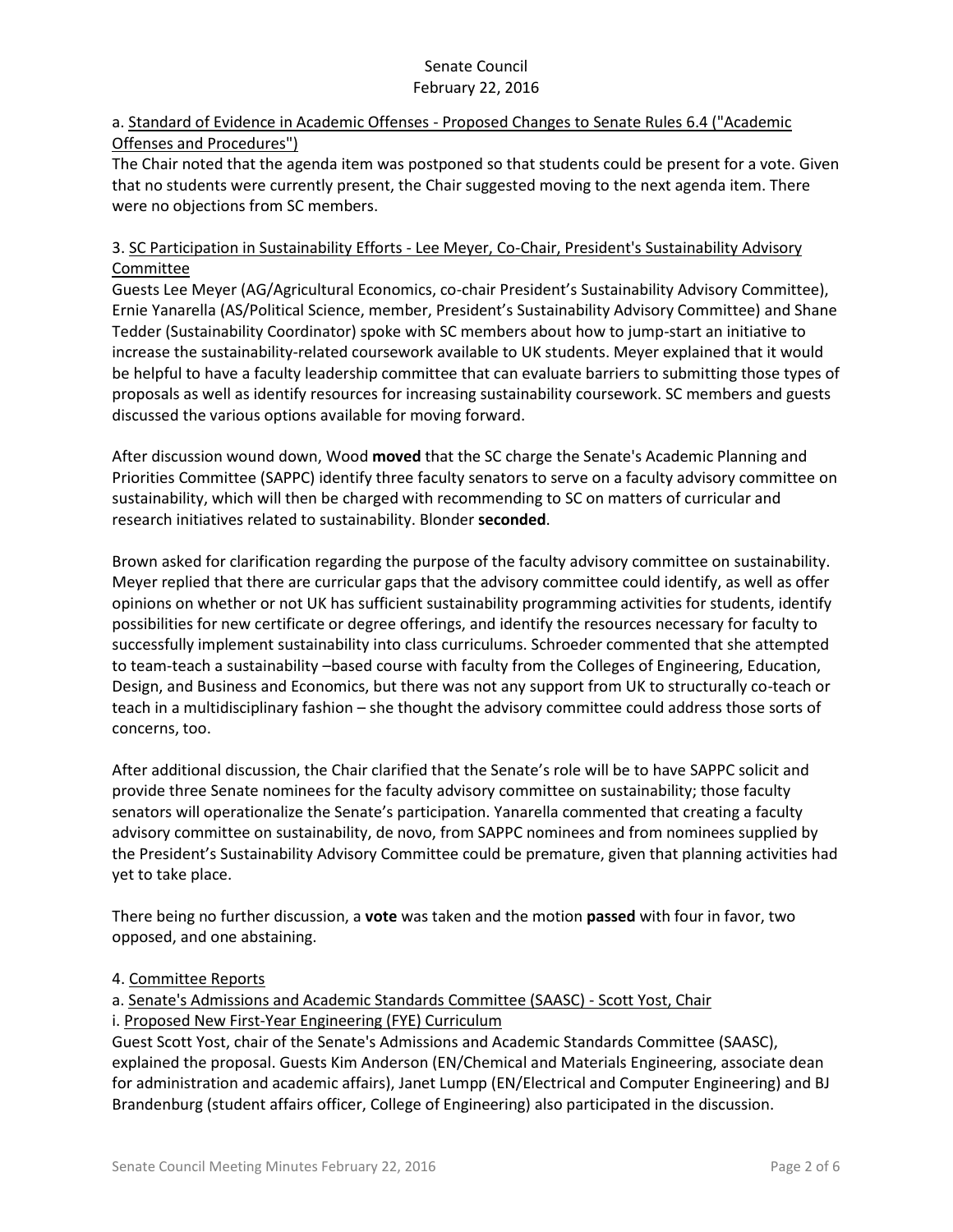The Chair said that the **motion** from the SAASC was the recommendation to change the admissions and academic standards for all nine BS degree programs<sup>\*</sup> in Engineering, following the introduction of the new first year curriculum. The Chair noted that the motion was on the floor; because the motion came from committee, no **second** was required.

Grossman spoke against the proposal, saying that DEW rates double when students skip a semester between CHE 105 and CHE 107; he said it would be a disaster. Anderson acknowledged the scheduling and indicated that other changes as a result of implementing the Engineering First-Year (FYE) curriculum could allay those concerns. She acknowledged that FYE was a new idea and there were no guarantees that it would work perfectly. Anderson said Engineering was committed to reviewing any problems encountered and revising the curriculum when necessary.

Wood expressed concern with the use of the phrase "pre-engineering major." Anderson said that section could have been worded better and Wood replied that she understood the overall intent. Wood suggested using "undeclared – Engineering" instead of "pre-Engineering"; Anderson was amenable to that change. McCormick added that as chair of the Senate's Admissions Advisory Committee, the College of Engineering stood out as the College with the highest number of students changing majors; McCormick opined that the FYE proposal was a good idea and an effective way to deal with high numbers of students changing majors within Engineering.

When discussion wound down, a **vote** was taken and the motion **passed** with none opposed.

#### b. Senate's Academic Programs Committee (SAPC) - Margaret Schroeder, Chair

i. New University Scholars Program: BA/BS English and MA English

Schroeder, chair of the Senate's Academic Programs Committee (SAPC), explained the proposal. The **motion** from the SAPC was a recommendation that the University Senate approve the establishment of a new University Scholars Program of a BA/BS English and MA English in the Department of English within the College of Arts and Sciences. Because the motion came from committee, no **second** was required.

Guest Jeff Clymer (AS/English, department chair) was present to answer questions. There were no questions or comments from SC members. A **vote** was taken and the motion **passed** with none opposed.

### ii. New Graduate Certificate in Improving Healthcare Value

Schroeder explained the proposal and said the **motion** from SAPC was a recommendation that the University Senate approve the establishment of a new Graduate Certificate in Improving Healthcare Value within the College of Public Health. Because the motion came from committee, no **second** was required. Guest Jim Holsinger (PbH/Preventive Medicine and Environmental Health) was also present to answer questions. There were no questions from SC members.

A **vote** was taken and the motion **passed** with none opposed. Holsinger offered his appreciation to Schroeder and to Ms. Brothers, thanking them for their support and help in getting a complete package ready for SC's review.

 $\overline{\phantom{a}}$ 

<sup>\*</sup> Biosystems Engineering, Chemical Engineering, Civil Engineering, Computer Engineering, Computer Science, Electrical Engineering, Materials Engineering, Mechanical Engineering, and Mining Engineering.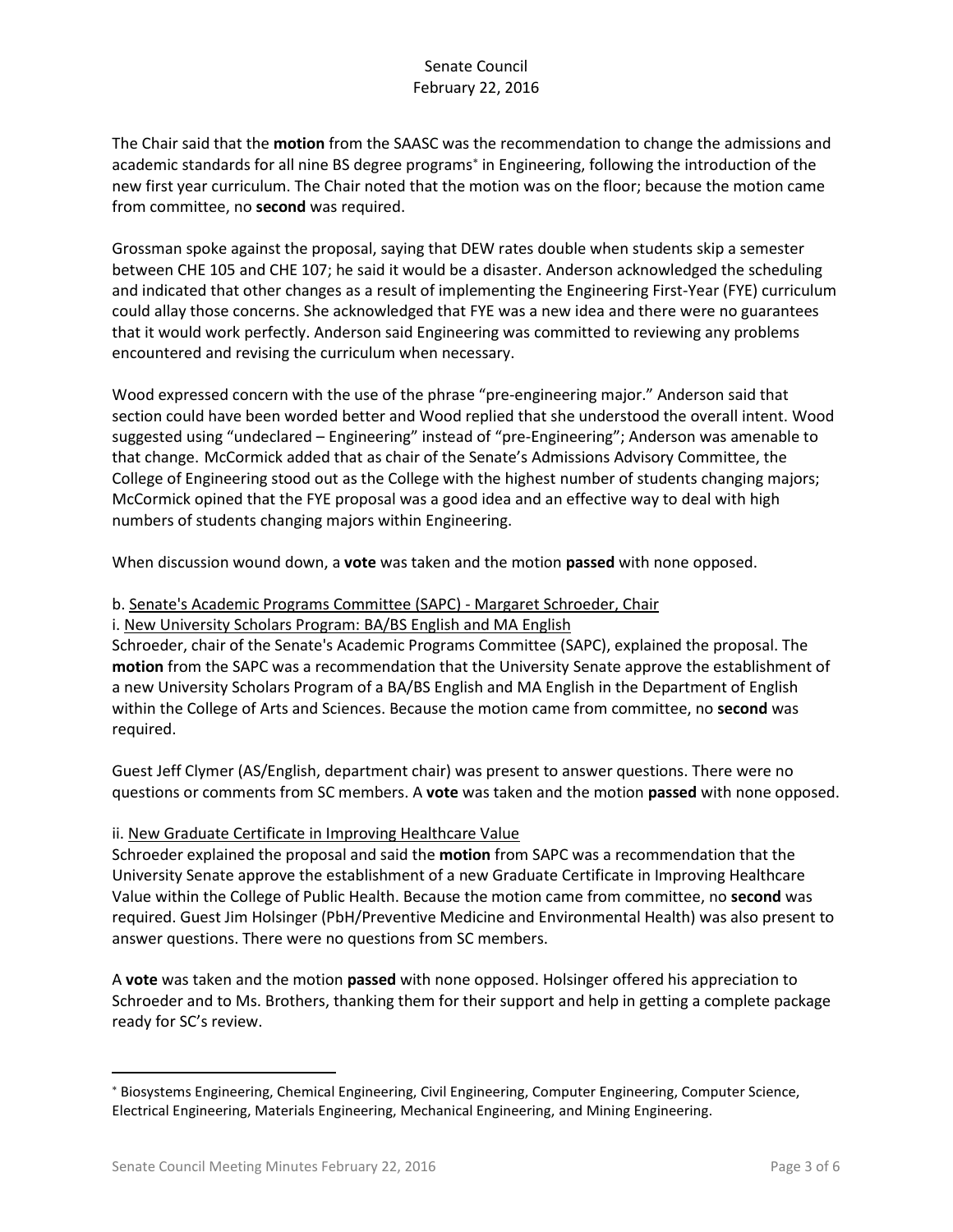## iii. New Master of Public Financial Management

Schroeder explained the proposal and said that the **motion** from SAPC was a recommendation that the University Senate approve, for submission to the Board of Trustees, the establishment of a new MA in Public Financial Management, in the Martin School of Public Policy and Administration within the Graduate School. Because the motion came from committee, no **second** was required.

Wood asked about the major and degree listed on the new program form – the information for "major" and "degree" was present, but in the wrong fields. SC members discussed the issue of allowing a student to earn a certificate through completing the degree requirements for the associated graduate certificate. Hackbart confirmed that a student could start in the master's program and leave before completion but after having earned the Graduate Certificate in Public Financial Management. He noted that a broader audience was expected for the Graduate Certificate in Public Financial Management. Earning the master's degree, however, would supersede any value of having previously earned the Graduate Certificate.

There was brief discussion about the intersection between a graduate certificate and a degree program in the same field; Wood said that a student could earn a graduate certificate by virtue of starting coursework for a degree program but leaving prior to the degree being earned (but after having earned the graduate certificate). Wood also asserted that a program could use a graduate certificate as a feeder for a related degree program. What was as yet unclear was whether or not students in a degree program could also earn an associated graduate certificate.

A **vote** was taken and the motion **passed** with none opposed.

## iv. New Graduate Certificate in Public Financial Management

Schroeder explained the proposal and said the **motion** was a recommendation that the University Senate approve the establishment of a new Graduate Certificate in Public Financial Management, in the Martin School of Public Policy and Administration within the Graduate School. Because the motion came from committee, no **second** was required. The Chair commented that 14 learning outcomes was a lot to have to assess every year. Schroeder commented that a smaller number of learning outcomes was originally submitted to SAPC, but because the submission to the Council on Postsecondary Education (CPE) included 14 learning outcomes, it was best to have the learning outcomes in the proposal reviewed by SC match the learning outcomes submitted to CPE.

There being no further comments or questions, a **vote** was taken and the motion **passed** with none opposed.

5. Proposed Changes to *Administrative Regulations 3:2* ("Phased Retirement Policy and Program") Guest Marcy Deaton, associate legal counsel, gave the history of *Administrative Regulations 3:2* and explained proposed changes to the regulation. SC members had a variety of questions.

There were no objections to the revised regulation as presented. In addition, those expressing opinions supported the idea of an FAQ with more detailed information about benefits and particulars of the phased retirement process. SC members had a handful of issues that could be addressed more fully in an FAQ.

 How being on phased retirement affects an employee's ability to access the Employee Education Program and Family Education Program.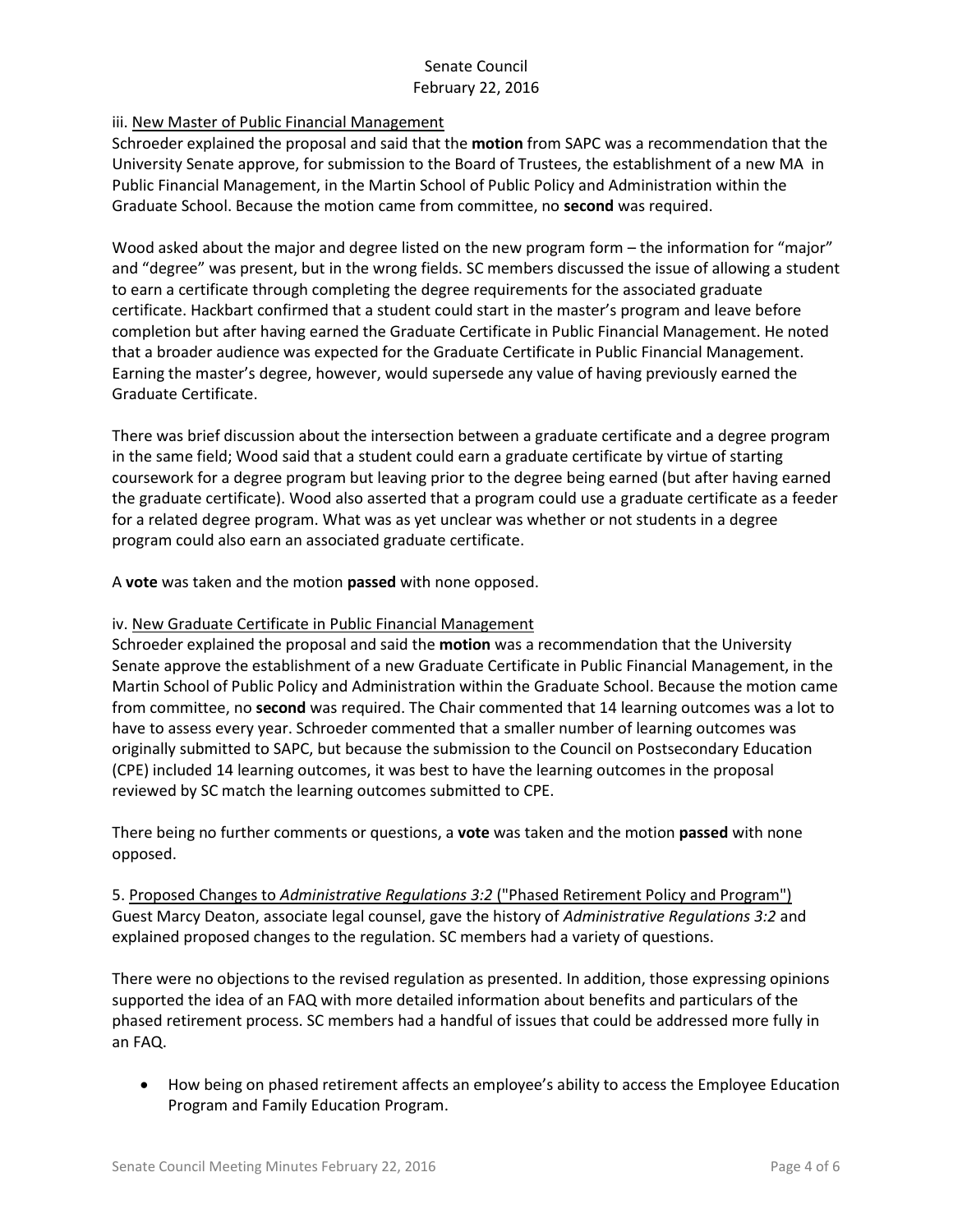- Adding language clearly stating that while the maximum duration of phased retirement is five years, the current norm is a maximum duration of three years.
- Clarifying whether time spent on phased retirement can be counted towards earning a sabbatical.

The Chair noted the time and said he would entertain a motion for endorsement. Schroeder **moved** to endorse the proposed changes to *Administrative Regulations 3:2* and the creation of an FAQ to address, at a minimum, access to the Employee Education Program and Family Education Program and other benefits; maximum possible duration (five years) versus typical duration (three years); and if being on phased retirement counts toward a sabbatical, and to send the proposal to the Senate with a positive recommendation. Bailey **seconded**. A **vote** was taken and the motion **passed** with none opposed.

## 6. Communicating with KY General Assembly about Effect of Proposed Budget Cuts

The Chair led SC members in a discussion about the most effective way of communicating with Kentucky's General Assembly regarding Governor Bevin's proposed cuts to institutions of higher education in KY. The Chair noted that he communicated with Assistant Vice President for University Relations Steve Byars, who noted that phone calls were the most effective means of communication; Byars also offered suggestions to the Chair regarding written communications, which the Chair passed on to SC members. After discussion, the Chair said he would draft a letter to send to various legislators and would send it to SC members for them to edit freely.

7. Nominations for Senior Vice Provost Carlson's Diversity and Inclusivity UK Core advisory committee The Chair explained that Senior Vice Provost for Academic Excellence Charley Carlson requested nominees to serve on an advisory committee to look into ways to improve diversity and inclusivity issues in the UK Core curriculum. There was some confusion among SC members, who did not understand why an advisory committee would look into any issue regarding UK Core – the UK Core Education Committee (UKCEC) is the appropriate body to evaluate UK Core programming, not an ad hoc advisory committee.

SC members declined to consider or suggest nominees for the advisory committee, but opined that if either Provost Tim Tracy or Senior Vice Provost Carlson had suggestions for UKCEC regarding diversity and inclusion, either one of them (or both) could ask to address UKCEC. The Chair commented that he would send that message to the Provost and to Senior Vice Provost Carlson as the SC's consensus, unless he heard objections. There were no objections from SC members.

Given the time, the chair suggested a motion for adjournment; SC could consider the last agenda item ("Senate Meeting Roundtable (Time Permitting)") at the next meeting. Wood **moved** to adjourn and Brown **seconded**. A **vote** was taken and the motion **passed** with none opposed.

The meeting was adjourned at 5:12 pm.

Respectfully submitted by Andrew Hippisley, Senate Council Chair

SC members present: Bailey, Blonder, Brown, Grossman, Hippisley, Kraemer, McCormick, Porter, Schroeder, Wilson, and Wood.